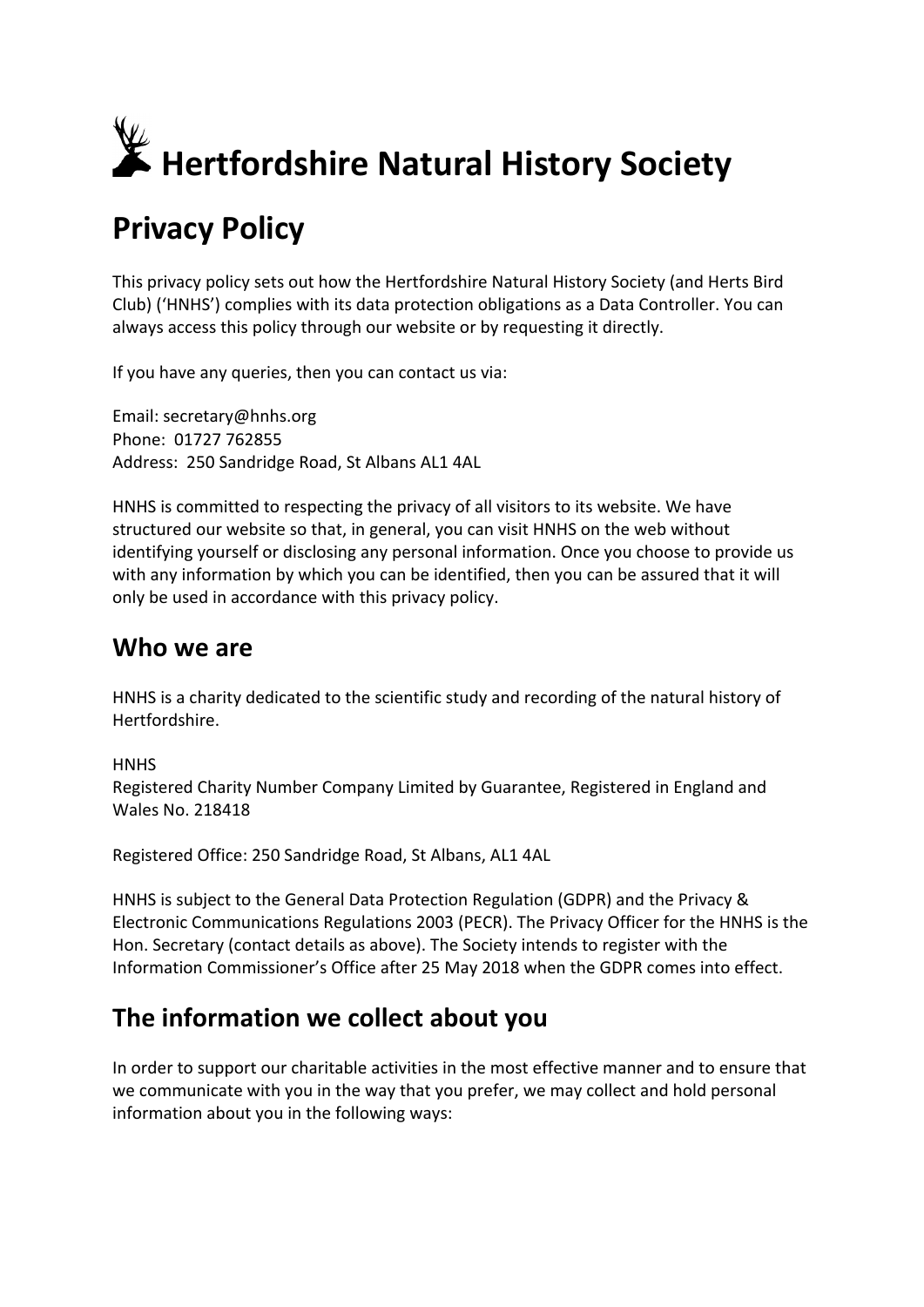#### **Personal information that you may provide to us:**

Your name, address, e-mail address and other relevant information when you join HNHS, enquire about HNHS membership, provide records to a county recorder, become or express an interest in becoming a volunteer, report a sighting, make a donation, purchase goods, submit a photograph, request data or make general enquiries.

Financial information to support the processing of payment information, such as bank account details, and whether donations qualify for Gift Aid.

#### **Personal information created through your engagement with HNHS:**

Submission of a record creates data which may be classed as personal information (as an observation can identify where you were on a particular date).

Our network of county recorders may collect information relating to their interactions with you whilst carrying out their role supporting HNHS.

On our website we make use of cookies in order to provide you with the best possible user experience and to allow you to make use of certain functions. This may lead to the transfer of information classed as personal data to HNHS. For further information please see: Our policy on cookies and what we use them for.

If you subscribe to receive an email newsletter, your response to emails you receive may be logged, allowing us to determine, for example, if email is opened and if links within the email have been visited. This information is used to help assess the effectiveness of such emails so that we can improve them and may occasionally be used to send relevant further communications in response to your actions (e.g. clicking a particular link) or inactions (e.g. not opening an email), in accordance with your contact preferences. You can unsubscribe from recurring email communications at any time by emailing us secretary@hnhs.org.

#### **Personal information received from third parties:**

From time to time HNHS might undertake scientific activities with partner organisations and such activities might lead to the transfer to us of personal data.

## **What we may do with the information we collect**

HNHS will never sell your personal data, and will only ever share it with other individuals or organisations where necessary and where guarantees as to its privacy and security have been provided.

When you interact with HNHS and have not advised us to the contrary, you are agreeing that we may use your personal information for the purposes set out in this policy. HNHS will only process your personal data where it has a lawful basis for doing so (as specified under Article 6 of the EU General Data Protection Regulation - GDPR). In most cases, the lawful basis is that processing such data is necessary for the legitimate interests of HNHS.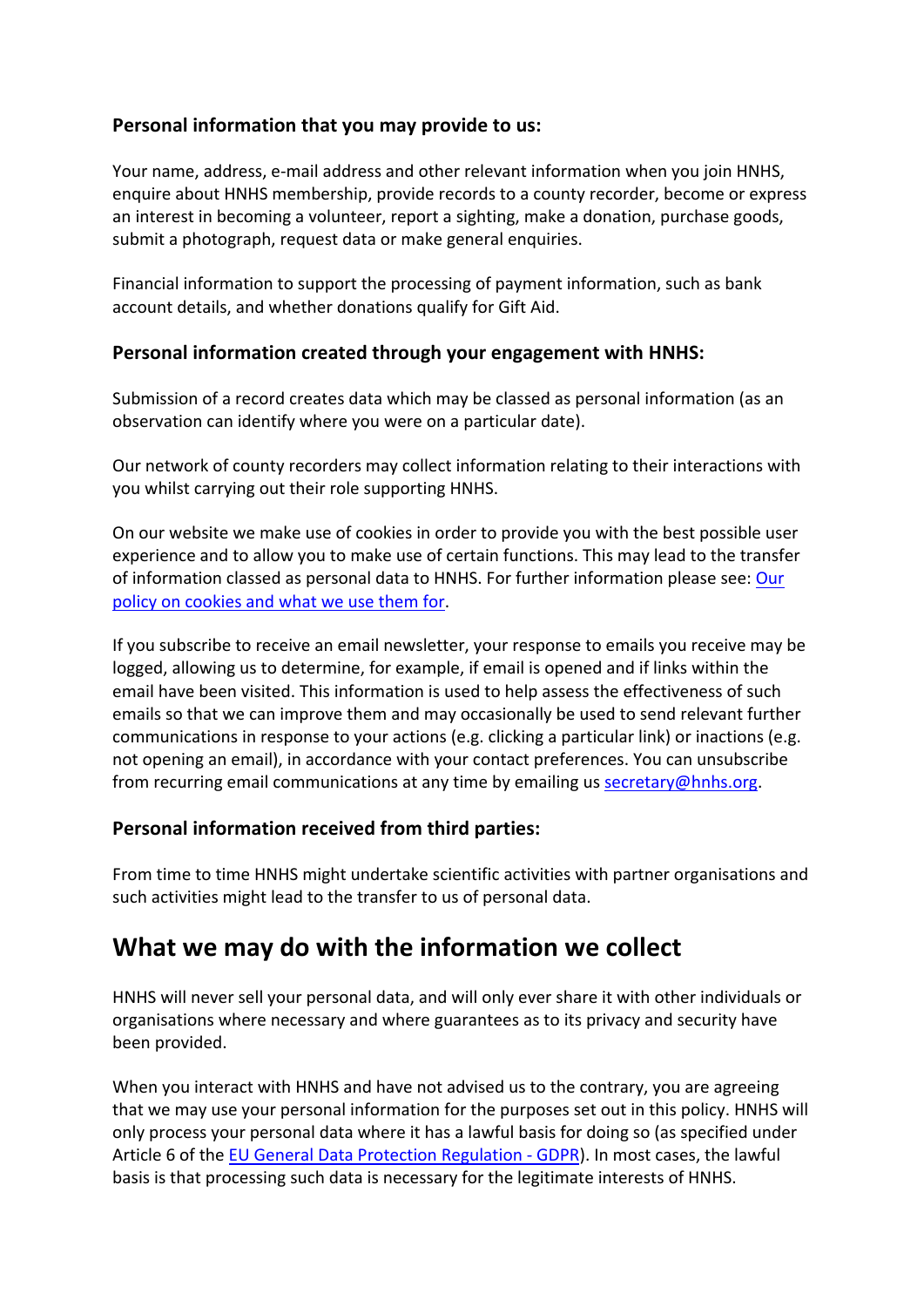HNHS seeks to balance the preservation of your rights under the GDPR & the Privacy and Electronic Communications Regulations (PECR) with the HNHS's legitimate interest in promoting and managing volunteering activities associated with the recording of the natural history of Hertfordshire. This activity is central to the achievement of our charitable objects and delivers scientific rigour to our survey endeavours. We reinforce your rights by offering you the option not to receive information linked to this purpose. If you feel your personal rights override our legitimate interests, you will have the opportunity to ask us not to use your information in such a way.

#### **In other cases, the legal basis for processing your personal data may be:**

- where you have given clear consent for us to do so for a specific purpose;
- where the processing is necessary for a contract HNHS has with you, or because you have asked us to take specific steps before entering into a contract;
- where the processing is necessary to protect someone's life;
- where the processing is necessary for HNHS to perform a task in the public interest or for its official functions, and the task or function has a clear basis in law;
- where the processing is necessary for HNHS to otherwise comply with the law.

#### **Where we process personal data on the basis of our legitimate interests, we do so for the following purposes:**

- to manage members, volunteers, partnership relationships, and commercial interactions;
- to ensure the effectiveness and rigour associated with the operation and results of our surveys, including contacting you to validate and/or verify your data;
- to provide you with feedback on the records you have contributed to;
- to enable us periodically to send you information about our work which we think you may find interesting, using the contact channels you have indicated you prefer (you may opt out of receiving such communications at any time);

If you are under 18 years of age and wish to engage with HNHS projects or memberships then we will require permission from a parent or guardian to store and, in some cases, to use your personal data. If we obtain personal data from you whilst you are under 18, this information may remain associated with your profile when you reach the age of 18. After this point you will be able to manage your personal data preferences alone.

## **Justification of the Legal Basis for Processing Personal Information**

• **Volunteering**: HNHS seeks to balance the preservation of your rights under the GDPR & PECR alongside HNHS's legitimate interest in promoting and managing volunteering activities associated with the recording of natural history. This activity is central to the achievement of HNHS's charitable objects. We reinforce data subjects' rights by offering data subjects the opportunity not to receive information linked to this purpose.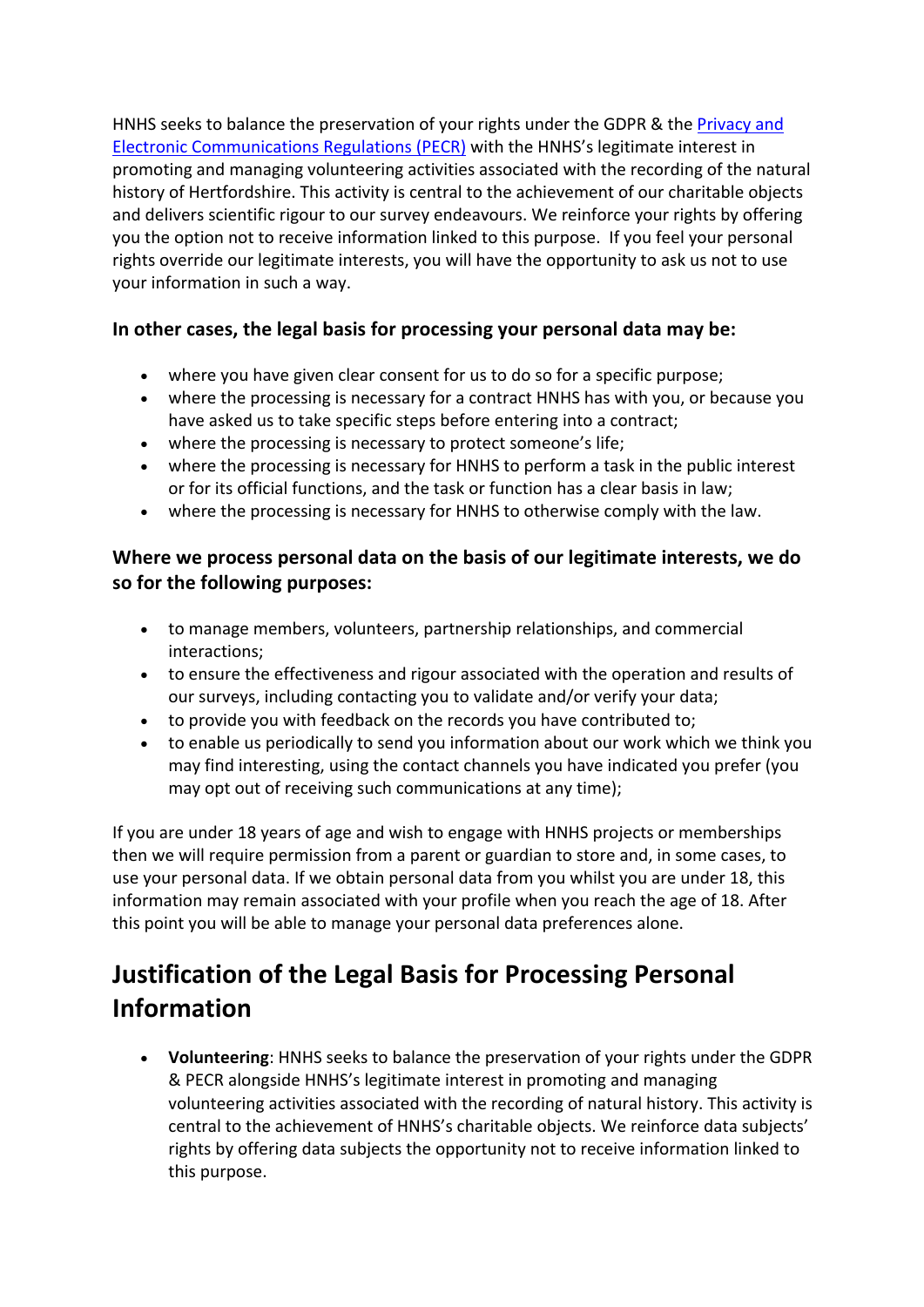- **Trading**: HNHS processes personal information in connection with the sale of products provided by HNHS to HNHS members, supporters, customers and others, entered into by way of a contract for goods. We reinforce data subjects' rights by offering data subjects the opportunity not to receive information linked to this purpose.
- **Membership**: HNHS processes personal information in connection with the provision of membership services and products provided by way of a contract entered into with HNHS members and/or those individuals purchasing for themselves or for other parties. We reinforce data subjects' rights by offering data subjects the opportunity not to receive information linked to this purpose.
- **Donations**: HNHS seeks to balance the preservation of your rights under the GDPR & PECR alongside the HNHS's legitimate interest in seeking support for our charitable objectives the scientific study of the natural history of Hertfordshire.
- **General Information**: HNHS may acquire and retain personal information in order to provide general information, education and knowledge about the projects, services and resourcing of the charity. HNHS balances this legitimate interest with the rights of data subjects under the GDPR & PECR. We reinforce data subjects' rights by offering data subjects the opportunity not to receive information linked to these general purposes.

## **How we store your information**

We are committed to ensuring that your information is secure. In order to prevent unauthorised access or disclosure we have put in place suitable physical, electronic and managerial procedures to safeguard and secure the information we collect. We ensure that encryption is used where appropriate.

The HNHS enables individuals who wish to do so to pay their membership subscriptions through its website (www.hnhs.org). Credit and debit card transactions using our website are conducted through the agency of PayPal (Europe) S.à r.l. et Cie, S.C.A and Stripe Payments Europe Ltd. The HNHS does not, itself, receive or retain debit or credit card information from its members or customers.

Both PayPal and Stripe are certified to the relevant PCI compliance standards to ensure the security of customer credit card data, and safely handle payments made to us using PCIcompliant payment services.

The majority of our operations are based in the UK and we store the bulk of our data within the European Union. Some organisations that provide services to us may transfer personal data outside of the EEA; we will only allow them to do this where those organisations assure us that they comply with a regulatory environment that is compatible with the GDPR.

We will only store your personal information for as long as it is required for the purposes it was collected for. How long information will be stored for depends on the nature of the information collected and what it is being used for. We will undertake regular reviews of the personal information that we hold and will delete personal information that is no longer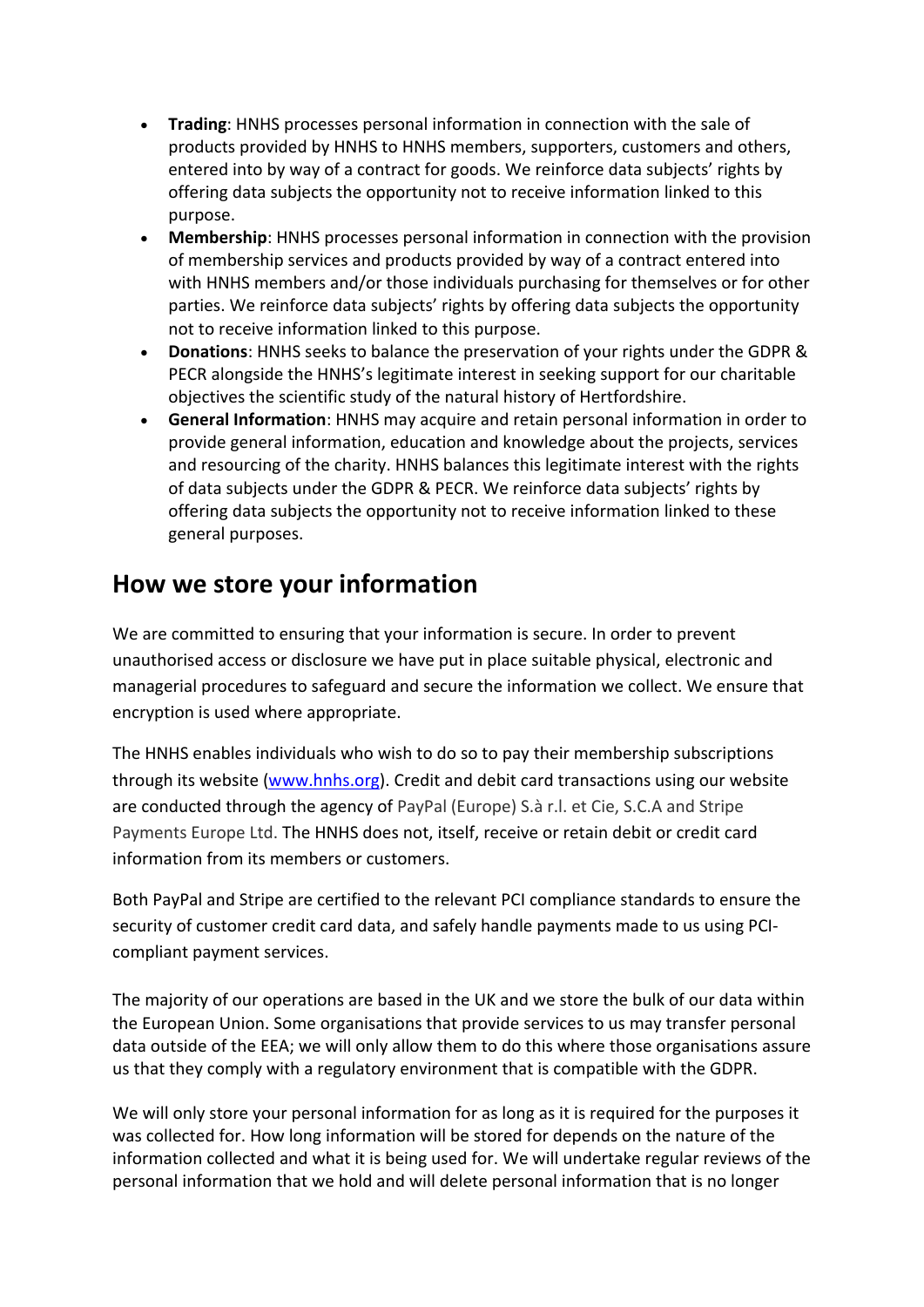required to be held (whilst maintaining a record of any preferences expressed by you not to be contacted).

## **Your rights**

Whilst we collect and process personal information in order to undertake our work, HNHS very much wishes to protect your rights and here we set out a brief description of them.

You have the right to confirmation as to whether or not we have your personal information and, if we do, the right to obtain a copy of the personal information we hold (this is known as a Subject Access Request). Should you wish to make such a request, please contact us as detailed above.

You have the right to request that we remove some or all of your personal information (though this may not apply where it is necessary for us to continue to use the data for a lawful reason). If you wish to make such a request, please contact us as detailed above.

You have the right to have any inaccurate personal information corrected; and/or to specify some of the purposes for which we may contact you; and/or to specify some of the channels by which we may contact you. You can do this at any time, by contacting us directly as detailed above.

If you believe that any aspects of your data protection or privacy rights have been infringed by HNHS, you can complain to the UK Information Commissioner's Office which regulates and enforces data protection law in the UK. Details of how to do this can be found at www.ico.org.uk.

## **Young people**

HNHS wishes to support the energy, enthusiasm and philanthropic spirit that young people demonstrate as they engage with the natural world.

On occasion we might offer the opportunity for young people to engage in events or competitions as part of their involvement with HNHS. Similarly, young people might actively engage in interactive participation with HNHS in various social media settings. From time to time, through our work with schools, youth groups we might offer the opportunity for young people to engage in volunteering projects in support of HNHS's work.

If, in connection with any of these types of activities, HNHS publishes personal information about a person under the age of 18, we will limit that information to a picture, the first name, surname and age of that person.

**Parental permission**: If a person is under 18 years of age then we will need permission from a parent or guardian for them to submit a record, share a picture, photo or story with us.

In order to donate to HNHS or to purchase goods or services from us you need to be over 18 years of age.